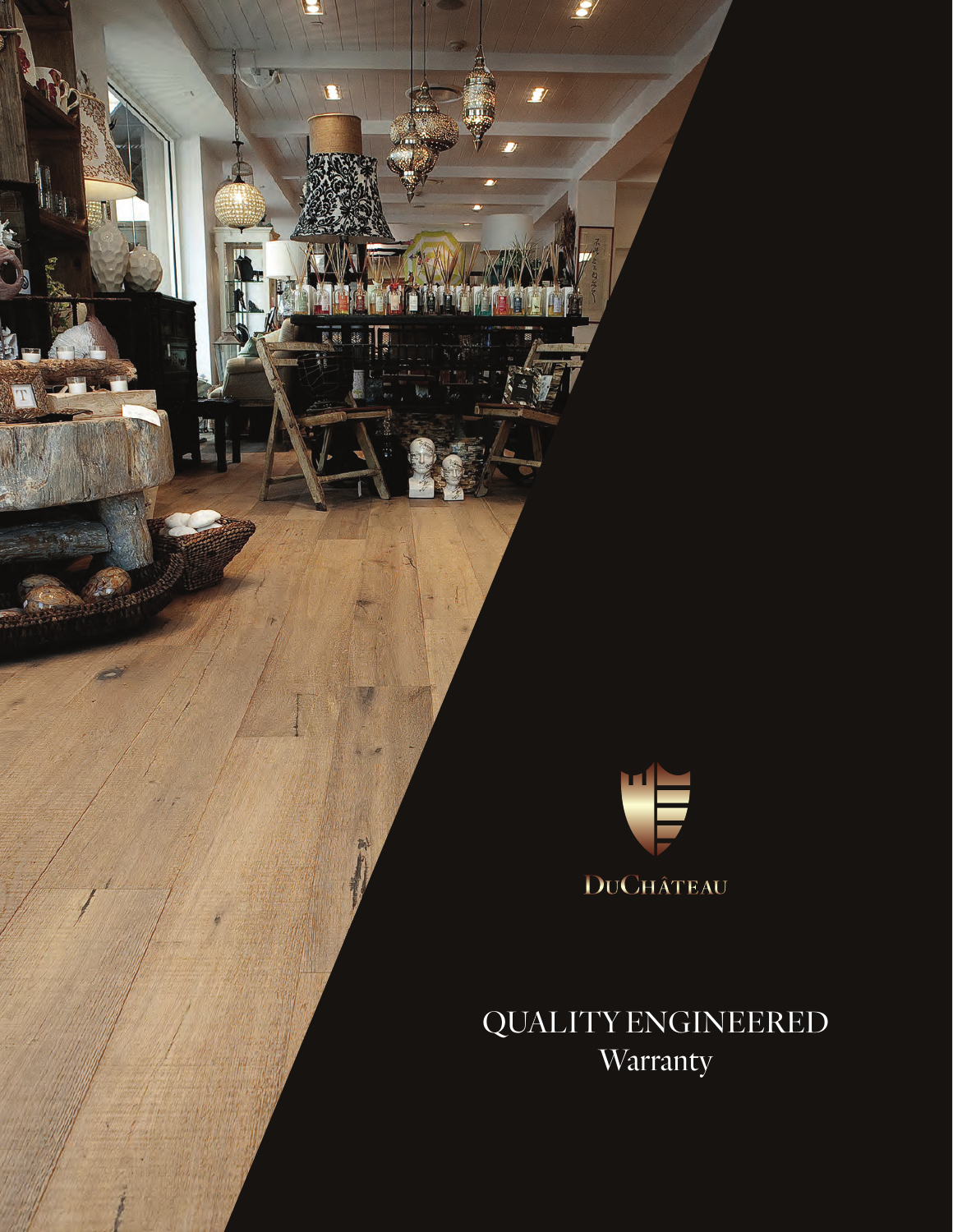

# **DuChâteau® Floors Limited Warranty for DuChâteau Quality Engineered Hard Wax Oil Finished Floors**

# Moisture and Humidity – PLEASE READ BEFORE BEGINNING INSTALLATION

Room temperature and humidity of installation area should be consistent with normal, year-round living conditions for at least a week before installation of wood flooring. Room temperature of 65°F to 75°F and a humidity range of 35% to 65% should be maintained during acclimatization, installation, and at all times afterward. Warning – humidity levels below these recommended levels will likely cause movement in the flooring, including gapping between pieces and possible cupping and checking in the face. DuChâteau cannot be held responsible for site conditions. Flooring formats, such as plywood based engineered wood flooring, are particularly susceptible to showing movement such as edge/end shrinking and face checking from relative humidity below the stated minimums on site and/or tip-raising and subsequent end-shrinking if installed over a wet subfloor.

# WHAT IS COVERED BY THE DUCHÂTEAU® WARRANTY

#### Limited Structural Integrity Warranty For as Long as You Own Your Floors

DuChâteau warrants to the original retail purchaser of its products that DuChâteau Quality Engineered Hard-Wax Oil Finished Floors ("Flooring"), in its original manufactured condition, shall be free from manufacturing defects in milling and grading for as long as you own your Flooring (except as otherwise noted below).

## 25 – Year Residential Surface Finish Limited Warranty

The surface finish for Flooring purchased for residential use is warranted by DuChâteau not to wear through or separate from flooring for 25 years from the date of retail purchase under normal residential traffic conditions so long as all care and maintenance instructions provided by DuChâteau are followed. Failure to do so may void this warranty.

#### 3 – Year Commercial Surface Finish Limited Warranty

The surface finish for Flooring purchased for commercial use is warranted by DuChâteau not to wear through or separate from flooring for 3 years from the date of retail purchase under normal commercial traffic conditions so long as all care and maintenance instructions provided by DuChâteau are followed. Failure to do so may void this warranty.

## WARRANTIES APPLY TO ORIGINAL PURCHASER ONLY

All Flooring warranties, including any implied warranties, apply to the original retail purchaser of the Flooring only. All warranty coverage terminates if you sell or otherwise transfer the Flooring or the property to which the Flooring is attached.

Limit on implied warranties to the greatest extent permitted by law, any implied warranty on flooring, including implied warranties of merchantability and/or fitness for a particular purpose, is limited in duration to the duration of this Warranty. Some states do not allow limitations on how long an implied Warranty lasts, so the above limitation may not apply to you.

## WHAT THIS WARRANTY DOES NOT COVER

In order to be covered under this limited warranty, the Flooring must be properly installed by a licensed flooring contractor in accordance with all installation instructions provided to you with the Flooring. This warranty does not cover damage arising from improper installation of the Flooring. In order to be covered under this limited warranty, the Flooring must be purchased from an authorized dealer of DuChâteau Flooring products. DuChâteau offers NO additional warranties, express or implied, other than those set forth herein. Neither your retailer nor anyone else has the authority to alter the terms of this warranty.

Any representations or promises made by your retailer or installer are not binding on DuChâteau. This warranty does NOT cover minor separations between boards due to normal expansion and contraction that wood floors may experience, based on weather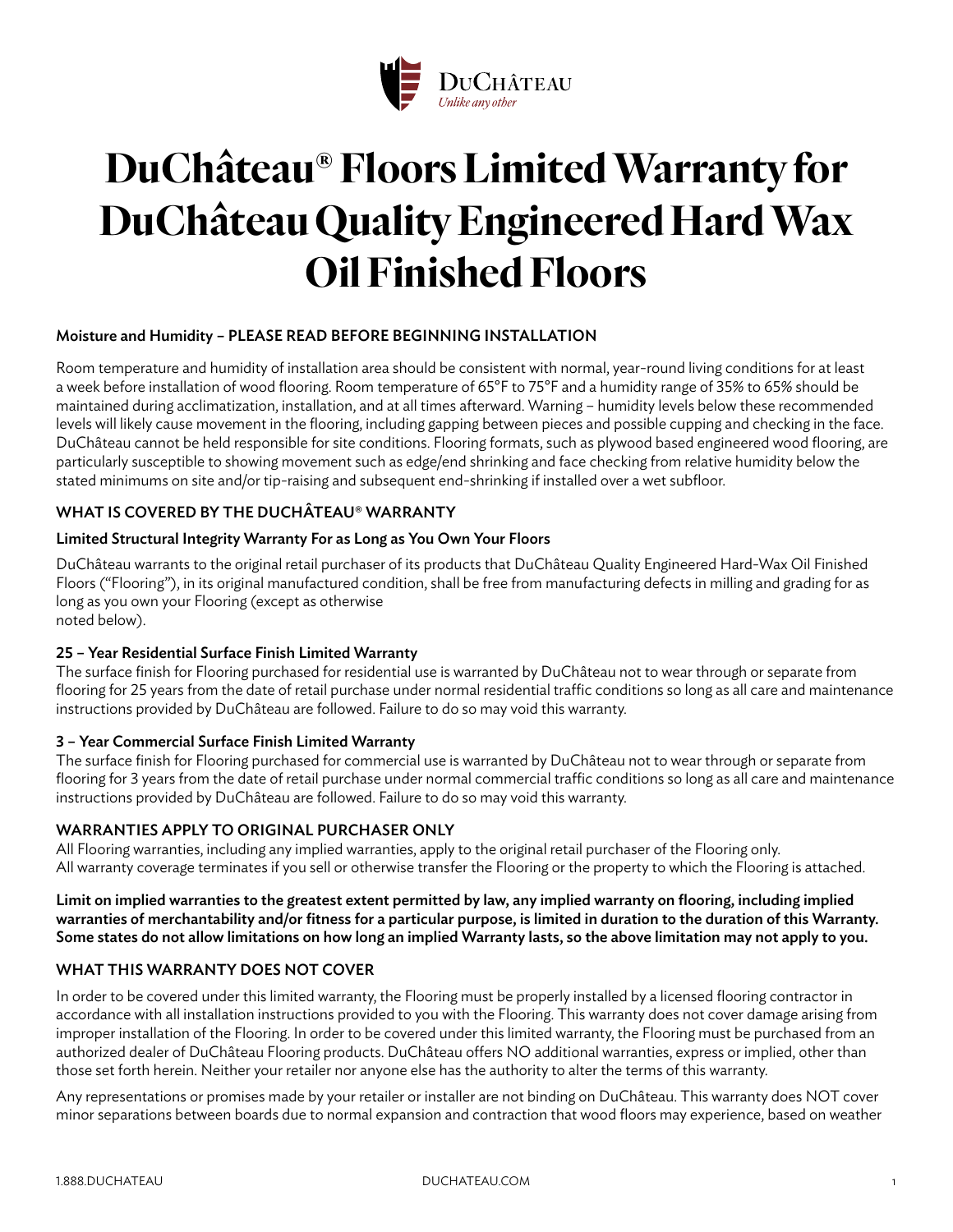

conditions or other outside forces. This warranty does not cover cupping, delaminating, and/or crowning due to excessive moisture or humidity. This warranty does not cover damage resulting from the failure to properly maintain Flooring and may be voided due to your failure to follow all DuChâteau care and maintenance instructions.

#### This warranty does not cover damage caused by improper or incorrect use or application of any product on Flooring.

This warranty does not cover naturally occurring elements of wood flooring, including but not limited to, open knot holes, pits, worm holes, or other characteristics resulting from true craftsmanship or hand-scraping of Flooring. This warranty does not cover damages caused by or relating to improper transportation, storage, or installation of the Flooring. This warranty does not cover any defects unless the square footage of such defective flooring exceeds ten percent (10%) of the total square footage of your purchased Flooring.

This warranty does not cover manufacturing defects in Flooring that has been installed which are visible or which reasonably could have been discovered by you or your installer prior to installation. You must notify DuChâteau of any such manufacturing defects before installing Flooring. If not properly notified, DuChâteau shall not be held liable for any costs or expenses incurred as a result of the purchase or installation of any such defective or unsatisfactory Flooring.

This warranty does not cover variances in grain or color found in samples or photographs supplied by dealers or variances in grain or color between samples and Flooring actually received by you. This warranty does not cover any change to the Flooring caused by exposure to light and oxygen, including any color change or the development of a unique patina over time. This warranty does not cover indentations, scratches or other damage caused by negligence, intentional acts, water, sand, abuse or other misuse of the Flooring.

This warranty does not cover damages resulting from the failure to provide proper environmental conditions, including but not limited to maintaining proper humidity levels. This warranty does not cover surface checking resulting from high or low relative humidity and/or mildew, discoloration, or cupping resulting from sub floor moisture.

This warranty does not cover damage resulting from the failure to follow manufacturer's installation and maintenance instructions, including but not limited to the failure to use approved adhesives, moisture barriers, and failure to follow DuChâteau Flooring maintenance product instructions. We recommend that you use only DuChâteau-approved maintenance products to clean and maintain your Flooring, including DuChâteau Premium Floor Cleaner & Protectant and DuChâteau Maintenance Oil. Use of cleaning or maintenance products other than those specially formulated for the Flooring, or improper use or application of any cleaning or maintenance product, may cause damage to the Flooring and may void this limited warranty.

This warranty does not cover damage resulting from the use of adhesive tape of any kind on any oilfinished floor for any period of time. Failure to comply may result in removal of the finish. This warranty does not cover special, incidental or consequential damages of any kind. Some states do not allow the exclusion or limitation of special, incidental or consequential damages, so the above limitation may not apply to you.

## RADIANT HEAT SYSTEMS

Certain Flooring is warranted for use with Radiant Heat Systems. If such Flooring is installed over a radiant heating system, the surface temperature of the Flooring must not exceed 82 degrees Fahrenheit. Dramatic temperature changes may damage the Flooring. Flooring must be heated gradually in 5 degree Fahrenheit increments. It is recommended that a dedicated thermostat be installed to allow the temperature of the Radiant Heat System to be accurately controlled. For warranty coverage to apply, the Flooring must be authorized for use with a radiant heating system and the installation must conform to the manufacturer's Special Instructions for Installations over Radiant Heat Systems, including the placement of approved under-floor heat sensors.

## WHAT DUCHÂTEAU® WILL DO

DuChâteau will, at its option, either repair and/or replace the Flooring which is defective or credit you for the portion of the purchase price attributable to the Flooring which is defective. You are responsible to pay for shipping and handling for any replacement Flooring, along with any and all other costs related to the defective Flooring (e.g., labor to remove Flooring, labor to install replacement Flooring, additional materials required to install replacement Flooring, removal of any household